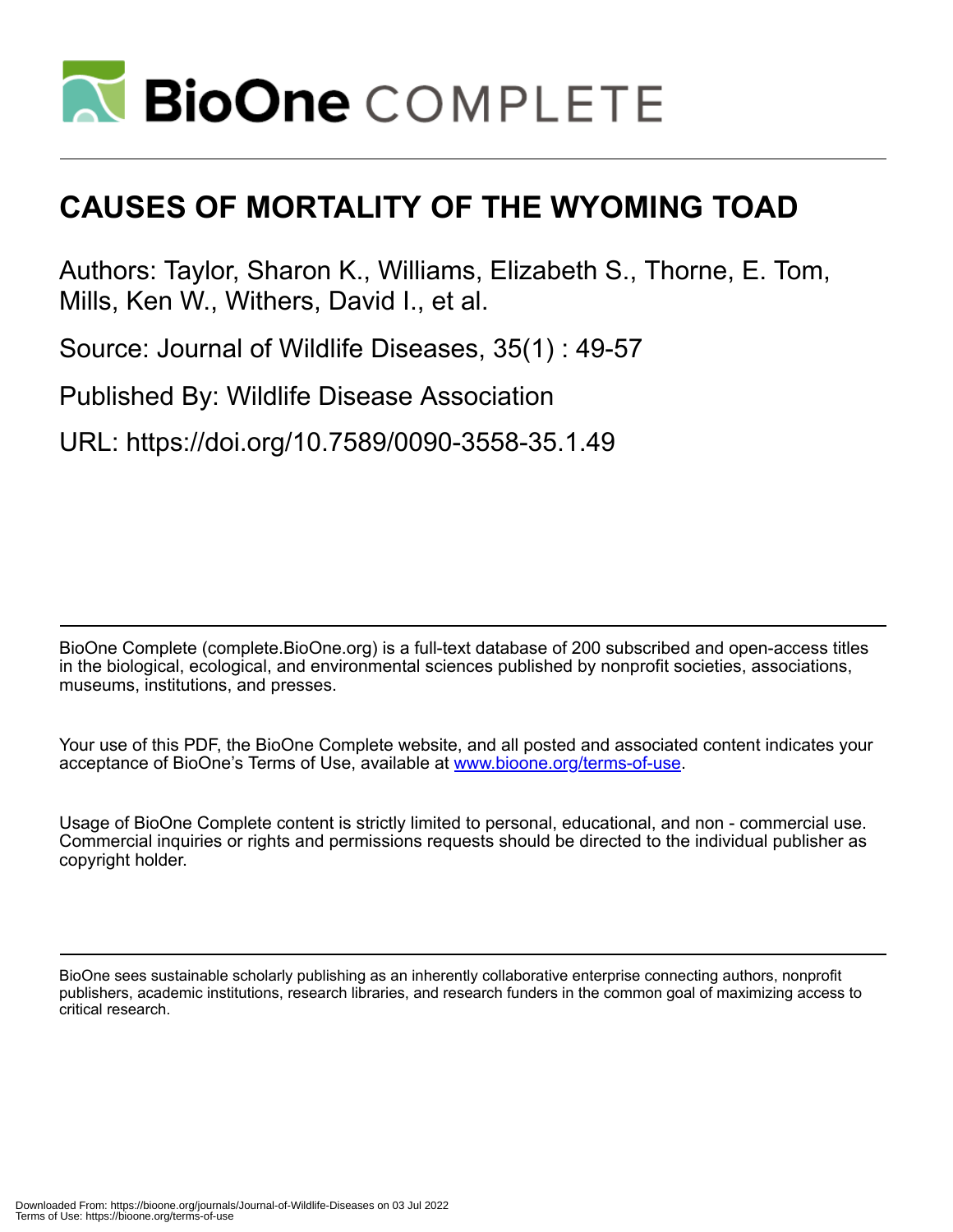## **CAUSES OF MORTALITY OF THE WYOMING TOAD**

**Sharon K. Taylor,**1,2,5 **Elizabeth S. Williams,**<sup>1</sup> **E. Tom Thorne,**<sup>3</sup> **Ken W. Mills,**<sup>1</sup> **David I. Withers,**<sup>4</sup> **and A. C. Pier**<sup>1</sup>

<sup>1</sup> Department of Veterinary Sciences, University of Wyoming, 1174 Snowy Range Road, Laramie, Wyoming 82070, USA

<sup>2</sup> Present address: Florida Game and Fresh Water Fish Commission, 566 Commercial Boulevard, Naples, Florida 34104, USA

<sup>3</sup> Wyoming Game and Fish Department, Box 3312, University Station, Laramie, Wyoming 82071, USA

<sup>4</sup> Tennessee Department of Environment and Conservation, 401 Church Street, Nashville,

Tennessee 37243-0447, USA

<sup>5</sup> Corresponding author (e-mail: staylor@wrl.gfc.state.fl.us)

ABSTRACT: Wyoming toads (*Bufo baxteri*) that died from January 1989 to June 1996 were submitted to the Wyoming State Veterinary Laboratory (Laramie, Wyoming, USA) for postmortem evaluation. These consisted of 108 free-ranging toads and 170 animals from six captive populations. Ninety seven (90%) of 108 free-ranging toad carcasses were submitted during September and October. From 1989 to 1992, 27 (77%) of 35 mortalities in the captive populations occurred in October, November, and December. From 1993 to 1996, mortality in captive toads occurred without a seasonal pattern and coincided with changes in hibernation protocols that no longer mimicked natural cycles. Cause of mortality was determined in 147 (53%) of the 278 cases. Mycotic dermatitis with secondary bacterial septicemia was the most frequent diagnosis in 104 (71%) of 147 toads. *Basidiobolus ranarum* was found by microscopic examination of skin sections in 100 (96%) of 104 of these mortalities. This fungus was isolated from 30 (56%) of 54 freeranging and 24 (48%) of 50 captive toads. This research documents the causes of mortality for both free-ranging and captive endangered Wyoming toads over a 7 yr period.

*Key words:* Amphibian, *Basidiobolus ranarum, Bufo baxteri,* mortality, mycotic dermatitis, redleg, Wyoming toad.

## **INTRODUCTION**

Amphibian populations are declining worldwide (Pechmann et al., 1991). These animals are considered environmental health indicator species due to their sensitivity to changes in their habitat (Beiswenger, 1988). Habitat changes related to pesticide spraying, changes in agricultural practices, increased predation, disease, increased UV radiation, decreased habitat, and climatic changes have all been suggested as possible contributing causes to these declines (Carey, 1993; Scherman and Morton, 1993; Blaustein et al., 1994). While numerous theories have been proposed to account for the declining amphibian populations, little research has been done to determine specific causes of mortality (Rabb, 1990; Bishop and Pettit, 1992; Wake, 1992).

The Wyoming toad (*Bufo baxteri*) and its drastic decline in numbers is an example of what appears to be occurring worldwide to amphibians. This toad, believed to be a glacial relic subspecies of the Canadian toad (*B. hemiophrys*), has historically only been known to inhabit the Laramie Basin of Albany County (Wyoming, USA) (Withers, 1992). They emerge from hibernation in mid-May and breed through mid-June; the young metamorphose in July, and hibernation begins in September and October (Withers, 1992). In the mid-1970's, the Wyoming toad population rapidly declined (Lewis et al., 1985) and the U.S. Fish and Wildlife Service listed the toad as an endangered species in February of 1984 (U.S. Fish and Wildlife Service, 1991). This decline coincided with the widespread aerial application of the pesticide fenthion for mosquito control in the area however, mortality investigations and toxicology were not done at that time (Baxter et al., 1982). We examined carcasses of 278 Wyoming toads that died from January 1989 to June 1996 and were submitted to the Wyoming State Veterinary Laboratory (Laramie, Wyoming,) for postmortem evaluation.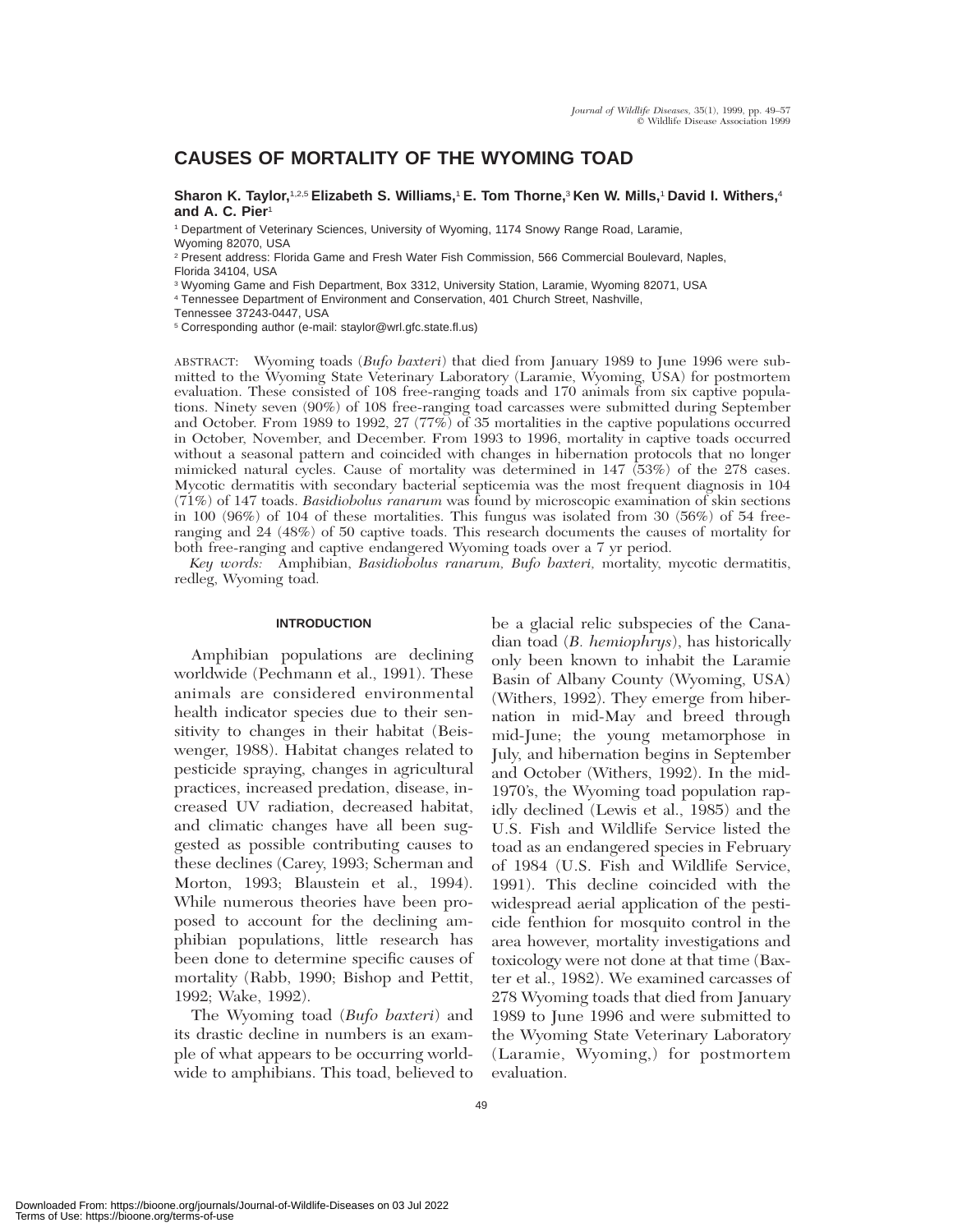## **METHODS AND MATERIALS**

Toad carcasses were from the free-ranging population  $(n = 108)$  and the six captive populations  $(n = 170)$ . Tadpoles were not studied. Free-ranging toad carcasses were collected opportunistically during field surveys from the two areas inhabited in Albany County (Wyoming, USA;  $41^{\circ}20'$ N,  $105^{\circ}35'$ W). Surveys for free-ranging toads were conducted on a daily basis during June, July, and August and sporadically in May, September, and October during 1991 and 1992.

The entire captive population of toads is derived from one lake in Albany County. Toads being used for the captive breeding programs were housed at: (1) Wyoming Game and Fish Department Sybille Wildlife Research and Conservation Education Unit (Wheatland, Wyoming, USA); (2) Henry Doorly Zoo (Omaha, Nebraska, USA); (3) Houston Zoo (Houston, Texas, USA); (4) Toledo Zoological Park (Toledo, Ohio, USA); (5) Cheyenne Mountain Zoo (Colorado Springs, Colorado, USA); and (6) Cincinnati Zoo (Cincinnati, Ohio, USA). Specific husbandry protocols varied between the facilities.

Dead Wyoming toads were usually placed in sterile plastic bags, placed on ice, and delivered or shipped via overnight mail to the Wyoming State Veterinary Laboratory. The toad carcasses varied in degree of postmortem decomposition. Carcasses were weighed, sexed, and age determined as juveniles (metamorphosed to 2-yrold) or adults (over 2-yr-old). Postmortem evaluation included gross examinations and subjective evaluation of body condition based on the size of intestinal fat bodies and pericardial fat.

Sections of ventral abdominal skin, digits, tongue, glutaeus muscle, lung, heart, liver, kidney, stomach, intestine, fat bodies, reproductive tract, and abnormal tissues were fixed in 10% buffered formalin, embedded in paraffin, sectioned at 5 to 7  $\mu$ m, and stained with hematoxylin and eosin. Brain and dorsal skin sections were occasionally collected for histology. Periodic-acid Schiff (PAS), Gomori methenamine silver (GMS), and Gram's stains were utilized as necessary (Chandler et al., 1980; Rippon, 1982). Tissues were evaluated by light microscopy.

Swabs of abdominal skin, subcutaneous fluid, liver, lung, kidney, and intestine were collected and placed in modified Stuart's bacterial transport medium (S/P Brand Culturette Systems, Baxter Diagnostics, Deerfield, Illinois, USA). These were plated onto Columbia agar with 5% sheep blood (Acumedia Manufacturing Inc., Baltimore, Maryland, USA). The plates were incubated at 35 C in atmospheric air for 96 hr.

Each day plates were examined for bacterial growth. Bacterial isolates were identified using one of two commercial aerobic bacterial identification systems (PASCO Panels, Difco Laboratories, Detroit, Michigan, USA; and/or Biolog Panels, Biolog, Inc., Hayward, California, USA). Due to the large number of isolates obtained at certain times, some were frozen prior to identification. Prior to summer 1993, only the predominant bacteria were isolated and identified to genus. Beginning in the summer of 1993, all bacterial isolates from a tissue or sample were identified to genus and species.

Fungal cultures were conducted by placing sections of abdominal skin and digits on Sabouraud's dextrose agar slants and incubating them at room temperature (22 C) for 1 mo (Rippon, 1982). Resulting cultures were identified by colony morphology and microscopic examination. Dissected culture elements from isolates were stained with lactophenol cotton blue and identified microscopically by morphology (Rippon, 1982). Impression smears of ventral skin were air dried, heat fixed, stained by PAS and examined by light microscopy.

A subset of Wyoming toads were examined by electron microscopy. Liver and intestine with contents were examined by negative stain electron microscopy for viruses (Nunamaker and Williams, 1986).

#### **RESULTS**

Complete information and data could not be collected from all toads due to autolysis or incomplete reporting from the submitting institution. Of the 278 Wyoming toads that died from January 1989 to June 1996, 108 (39%) were from the freeranging population and 170 (61%) were from the six captive populations. Ninety seven (90%) of 108 free-ranging toad carcasses were submitted during September and October. From 1989 to 1992, 27 (77%) of 35 mortalities occurred in the captive populations during October, November and December. From 1993 to 1996 mortality in the captive populations occurred throughout the year without a seasonal pattern.

Of 244 carcasses for which age could be determined, there were 112 (46%) adults and 132 (54%) juveniles: From the wild population, 90 carcasses were aged and this equaled 58 (64%) adults and 32 (36%) juveniles. The carcasses of captive toads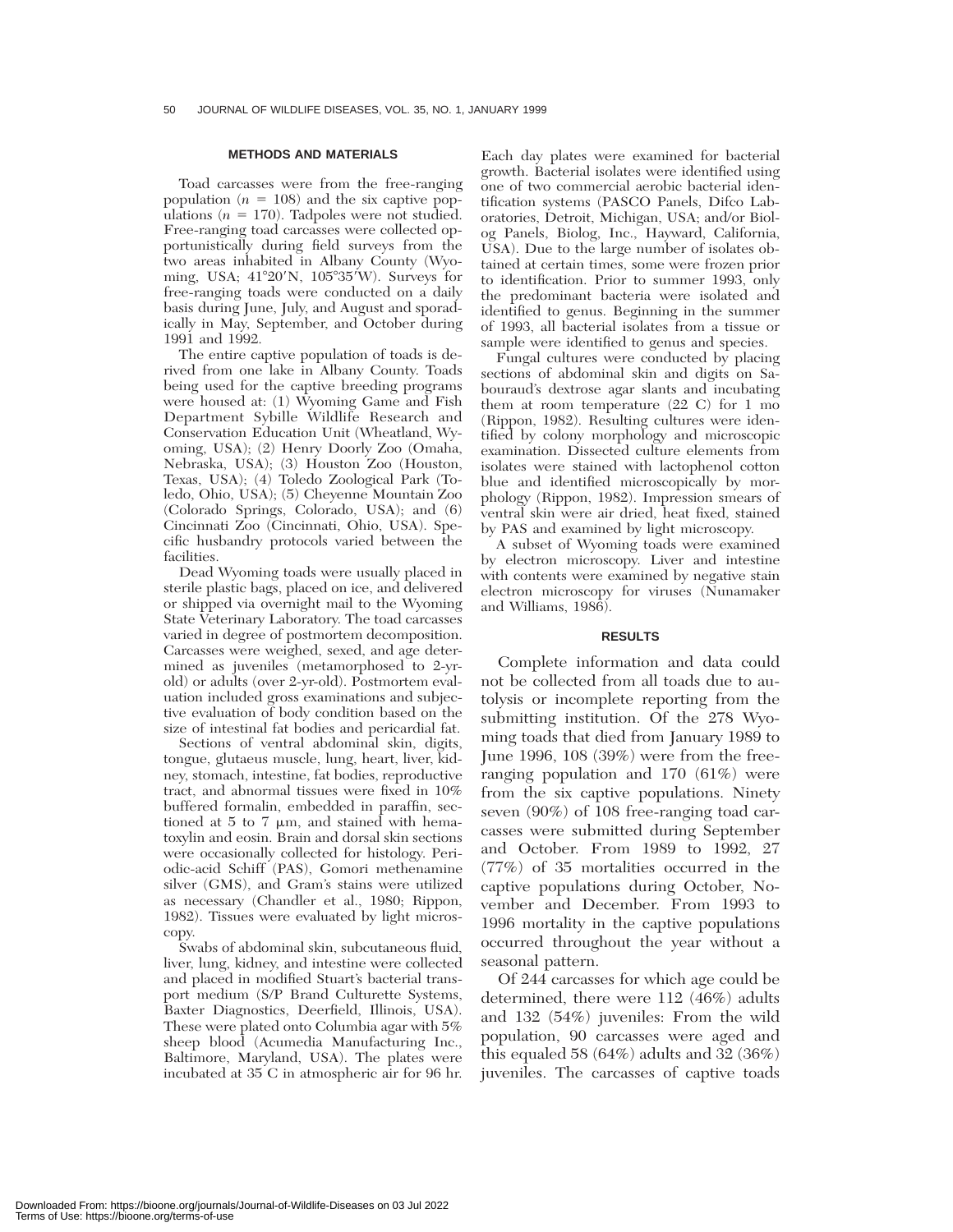| Diagnosis                      | Number of<br>free-ranging toads | Number of<br>captive toads | Total toads    |  |
|--------------------------------|---------------------------------|----------------------------|----------------|--|
| Mycotic dermatitis             |                                 |                            |                |  |
| Basidiobolus ranarum           | 54                              | 46                         | 100            |  |
| Mucor sp.                      |                                 | $\overline{4}$             | 4              |  |
| Septicemia                     |                                 |                            |                |  |
| Edema syndrome                 | 1                               | 23                         | 24             |  |
| Generalized                    | $\mathbf{1}$                    |                            | 1              |  |
| Hepatitis                      |                                 | $\mathbf 1$                | 1              |  |
| Peritonitis                    |                                 | $\mathbf{1}$               | 1              |  |
| Muscle                         |                                 |                            |                |  |
| Degeneration                   | $\mathfrak{2}$                  | $\mathfrak{2}$             | $\overline{4}$ |  |
| Dysplasia                      |                                 | $\mathbf{1}$               | 1              |  |
| Gastrointestinal               |                                 |                            |                |  |
| Rupture                        |                                 | $\mathfrak{2}$             | $\mathfrak{2}$ |  |
| Obstruction                    |                                 | 3                          | 3              |  |
| Hibernation related            |                                 |                            |                |  |
| Dehydration                    |                                 | 3                          | 3              |  |
| Emaciation                     |                                 | $\mathbf{2}$               | $\overline{2}$ |  |
| Toxic: Chlorhexidine diacetate |                                 | 1                          | 1              |  |
| Undetermined                   | 15                              | 37                         | 52             |  |
| Unsuitable for evaluation      | 35                              | 44                         | 79             |  |
| Total                          | 108                             | 170                        | 278            |  |

TABLE 1. Results of postmortem examination of captive and free-ranging Wyoming toads submitted to the Wyoming State Veterinary Laboratory for postmortem evaluation, January 1989 to June 1996.

that were aged totaled 154, with 54 (35%) adults and 100 (65%) juveniles. Overall, there were 206 toads that could be sexed with 110 (53%) females and 96 (47%) males. Within the free-ranging population 45 (42%) of 108 carcasses were female while 39 (36%) were males. Within the captive population 65 (37%) of 178 carcasses were females while 57 (32%) were males. Carcasses in which both age and sex could be determined in both the freeranging and captive populations equaled 198 carcasses consisting of 65 (33%) adult females, 45 (23%) juvenile females, 42 (21%) adult males, and 46 (23%) juvenile males. The 78 carcasses of free-ranging toads were categorized as 34 (43%) female adults, 11 (14%) female juvenile, 20 (26%) male adults, and 13 (17%) male juvenile. Of the 120 captive toads submitted, there were 31 (26%) female adults, 34 (28%) female juveniles, 22 (18%) male adults, and 33 (28%) male juveniles.

Primary causes of mortality were determined on 147 (53%) of the 278 carcasses (Table 1). Of the toads suitable for evaluation and where a primary mortality diagnosis could be determined, mycotic dermatitis with secondary septicemia occurred in 104 (71%) of 147 toads. This included 54 (93%) of 58 free-ranging and 50 (56%) of 89 captive toads. *Basidiobolus ranarum* was involved in 100% of the freeranging cases and 92% of the captive cases. There were four cases of mycotic dermatitis within the captive population caused by *Mucor* sp.

Upon gross examination, toads affected with *B. ranarum* mycotic dermatitis displayed hyperemia and sloughing of the epidermis on the ventral abdomen. Small erosions or ulcers were often found on the ventrum of the toes which were also hyperemic. Histologically, the sections of skin were characterized by thickening and presence of numerous fungal spherules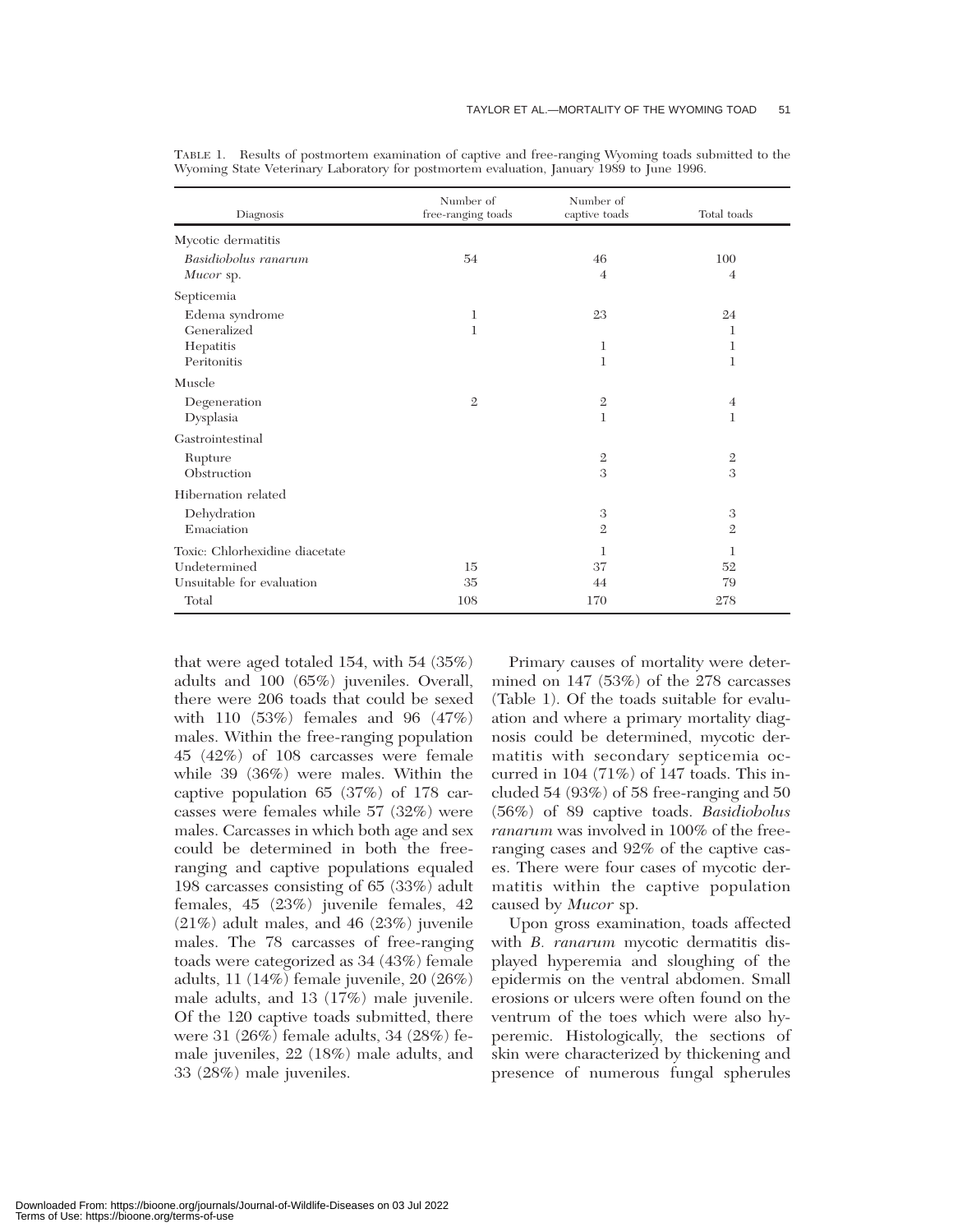| Mortality diagnosis | Asper-<br>gillus<br>spp. | Basidio-<br>bolus<br>ranarum | Blasto-<br>myces<br>sp. | Clado-<br>sp. | sporium Fusarium<br>spp. | Geotri-<br>chum<br>sp. | Mucor<br>sp. | Penicil<br>lium<br>sp. | Tricho-<br>sporon<br>sp. |
|---------------------|--------------------------|------------------------------|-------------------------|---------------|--------------------------|------------------------|--------------|------------------------|--------------------------|
| Free-ranging toads  |                          |                              |                         |               |                          |                        |              |                        |                          |
| Dermatitis: Mycotic | 6                        | 30                           | NI                      | 1             | 12                       | 1                      | 17           | 8                      | NI                       |
| Septicemia          |                          |                              |                         |               |                          |                        |              |                        |                          |
| Edema syndrome      | 1                        | NI                           | NI                      | NI            | NI                       | 1                      | 1            | 1                      | 1                        |
| Generalized         | 1                        | NI                           | NI                      | NI            | 1                        | 1                      | 1            | 1                      | NI                       |
| Captive toads       |                          |                              |                         |               |                          |                        |              |                        |                          |
| Dermatitis: Mycotic | 12                       | 24                           | $\mathbf{2}$            | NI            | 14                       | 6                      | 14           | 9                      | $\mathfrak{2}$           |
| Septicemia          | NI <sup>a</sup>          | NI                           | NI                      | NI            | NI                       | NI                     | NI           | NI                     | NI                       |
| Edema syndrome      | $\mathfrak{2}$           | NI                           | NI                      | 1             | $\overline{4}$           | NI                     | 3            | 1                      | 10                       |
| Peritonitis         | 1                        | NI                           | NI                      | NI            | 1                        | 1                      | 1            | NI                     | NI                       |
| Gastrointestinal    | NI                       | NI                           | NI                      | NI            | NI                       | NI                     | NI           | NI                     | NI                       |
| Rupture             | 1                        | NI                           | NI                      | NI            | 2                        | NI                     | 1            | 1                      | NI                       |
| Obstruction         | 1                        | NI                           | NI                      | 1             | $\overline{2}$           | NI                     | 1            | NI                     | NI                       |
| Hibernation         |                          |                              |                         |               |                          |                        |              |                        |                          |
| Dehydration         | 3                        | NI                           | NI                      | NI            | 1                        | NI                     | 1            | 1                      | NI                       |
| Emaciation          | 1                        | NI                           | NI                      | 1             | NI                       | NI                     | NI           | NI                     | NI                       |

TABLE 2. Mycotic isolates from captive and free-ranging Wyoming toad carcasses submitted to the Wyoming State Veterinary Laboratory, January 1989 to June 1996.

 $^{\rm a}$  NI = Not isolated.

and occasional hyphae in the superficial layers of the epidermis without significant inflammatory reaction. These lesions were morphologically identical to those caused by *B. ranarum* in Canadian toads described by Taylor et al. (1999a). The erosions in the skin of the toes contained fungi but these did not invade into the underlying dermis. Periodic-acid Schiff and GMS stained sections demonstrated the walls of the spherical fungi in the skin. These toads usually had livers that were enlarged, mottled, and grey. Microscopically, hepatocytes were swollen and pigment-bearing macrophages was common.

Fungal isolates are listed in Table 2. Of the toads that died of mycotic dermatitis, *B. ranarum* was cultured from 30 (56%) of the 54 free-ranging toad carcasses and 24 (48%) of the 50 affected captive toads. *Aeromonas hydrophila* was isolated from 63% of the free-ranging toads, but in only 38% of the captive toads. *Pseudomonas aeruginosa* was isolated from 35% of the free-ranging and 32% of the captive toads. In addition, *Acinetobacter lwoffi, Aero-*

*monas veronii, Alcaligenes faecalis, Bacillus sphericus, Bacillus* sp. *Bordetella bronchiseptica, Chromobacter* sp., *Citrobacter freundii, Edwardsiella tarda, Eikenella corrodens, Enterbacter cloacae, Escherichia coli, Flavobacterium indolgenes, Halfenia* sp. *Klebsiella ozaenae, Morganella morganii, Pasturella multocida, Pleisomonas shigelloides, Proteus mirbilis, Proteus vulgaris, Pseudomonas fluorescens, Pseudomonas mallei, Pseudomonas maltophila, Salmonella arizonae, Serratia liquefaciens, Staphylococcus aureus, Staphylococcus epidermis, Streptococcus* spp., *Vibrio mettchnikovii,* and *Yersinia enterocolitica* were cultured in various combinations from  $\leq 14$  toads each.

Subcutaneous and coelomic edema was observed in one toad from the free-ranging population, while it was the second most common mortality diagnosis in the Wyoming toad captive populations, associated with 23 deaths. Externally, these toads displayed only mild ventral hyperemia. However, there was marked excess of clear to yellow fluid in the subcutis and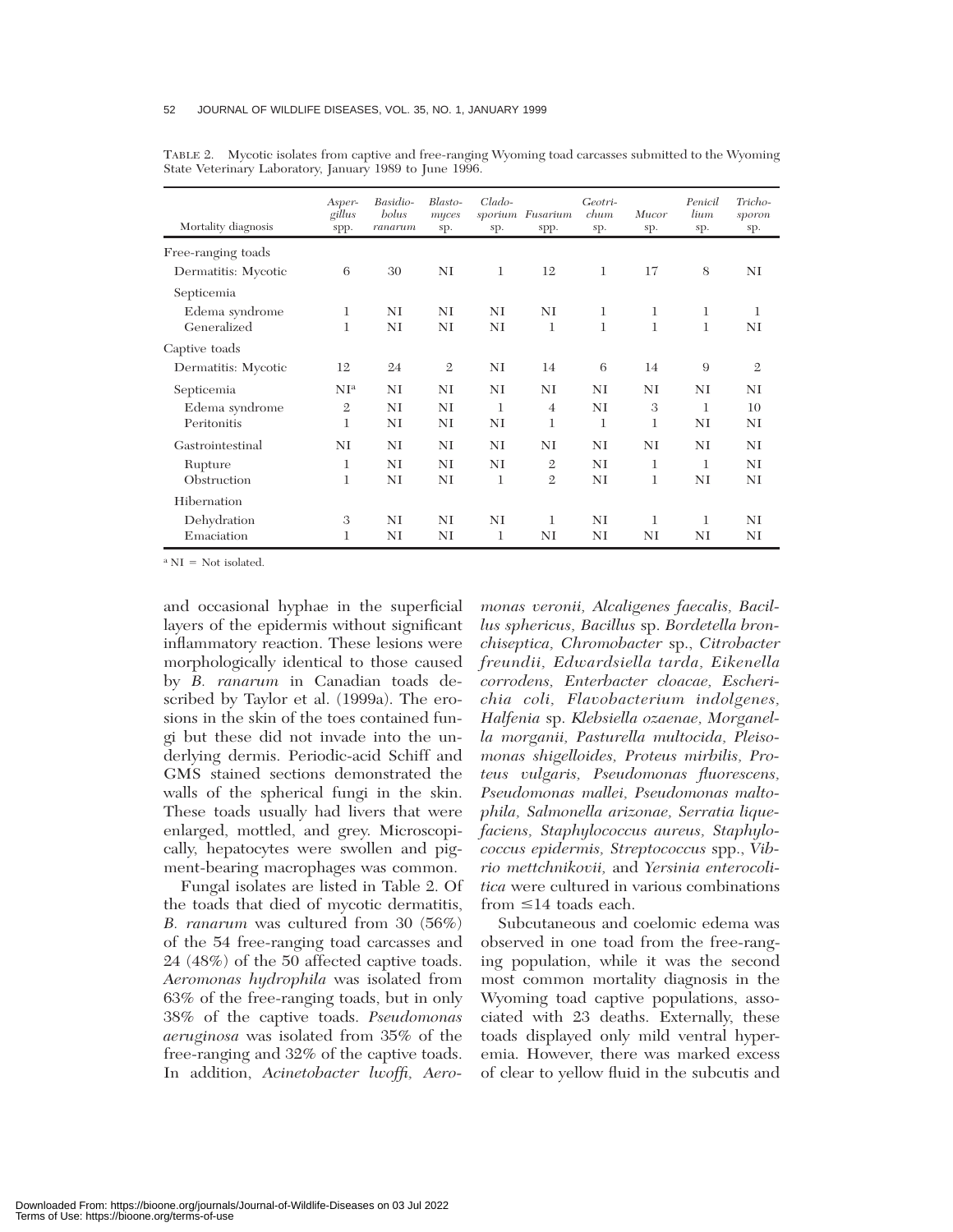celomic cavity. Histology revealed scattered foci of ballooning degeneration occurred in the epidermis of some cases. There was hepatocellular degeneration in many toads and the livers often contained pigment-bearing macrophages. Renal tubular degeneration and glomerulopathy also was present. Bacteria were not observed microscopically. The predominant bacterial isolates were *Proteus* spp (10 toads), *A. hydrophila* (9 toads) and *P. aeruginosa* (8 toads).

Peritonitis with secondary septicemia was diagnosed in one juvenile male captive toad. The animal was in poor body condition and had increased fluid in the abdomen and hemorrhage and fibrin clots over the intestine. Hepatitis occurred in one juvenile captive toad. Microscopically, the liver contained aggregates of granulocytes and some mononuclear cells in the sinusoids. A generalized septicemia of most organ systems was noted in one freeranging toad. Bacterial isolates revealed *P. shigelloides.* Two captive adult toads were diagnosed with intestinal obstruction and rupture leading to acute peritonitis. The causes of the ruptures were not apparent. Two captive toads had intestinal obstructions in which we were able to locate a blockage at the pelvic canal. These blockages appeared to be the result of old pelvic fractures that had healed with a lot of bone callus that in turn was restricting the normal function of the intestine. One toad had an intestinal obstruction of undetermined cause.

One emaciated captive male toad weighed 10 g; the predominant lesion was muscle dysplasia. Skeletal muscle sections were characterized by variation in size and staining properties of fibers. Nuclei were unusually abundant and the fibers appeared disorganized. Muscle degeneration was the primary lesion noted in two freeranging toads and two captive toads. Sections of the skeletal muscle from these toads showed acute degeneration characterized by eosinophilia, swelling, and fragmentation without inflammatory cell response.

Additionally, three captive toads died of dehydration and two died of emaciation either during hibernation or within 2 wk pre or post hibernation. Presumed toxicity occurred when one captive male juvenile toad escaped and was found in a foot bath containing chlorhexidine diacetate disinfectant (Novasan, Fort Dodge Laboratories, Inc., Fort Dodge, Iowa, USA). The toad was found alive but the skin displayed a bluish tint. The toad died later that day. The only histologic lesion noted was that sections of the liver were characterized by marked swelling of hepatocytes with vacuolated cytoplasm.

Several abnominalies were noted in the captive population. Three adult toads had died that had been born with ocular defects. In one toad an eye protruded from the socket and was covered by skin. Histologically there was no apparent cornea and the retina was folded and atrophic in areas. The other two toads grossly had only one eye which was located in a normal position. The tissues were unsuitable for further evaluation. One male toad had polydactyly. The right rear foot had three extra toes on the medial aspect joined by skin. All of these toads were in good body condition when they died from mycotic dermatitis.

Of the tissues examined by electron microscopy from 17 free-ranging toads only one (6%) had virus-like particles. These were observed in the intestine/feces of an adult male toad and measured 24 to 29 nm in diameter. They were not further identified. The toad died of mycotic dermatitis. Virus-like particles were not observed in any of the 14 captive toads examined.

## **DISCUSSION**

Mycotic dermatitis with secondary septicemia was the most frequently diagnosed cause of mortality in both the free-ranging and captive populations. Mycotic dermatitis was first observed in the free-ranging population in September and October of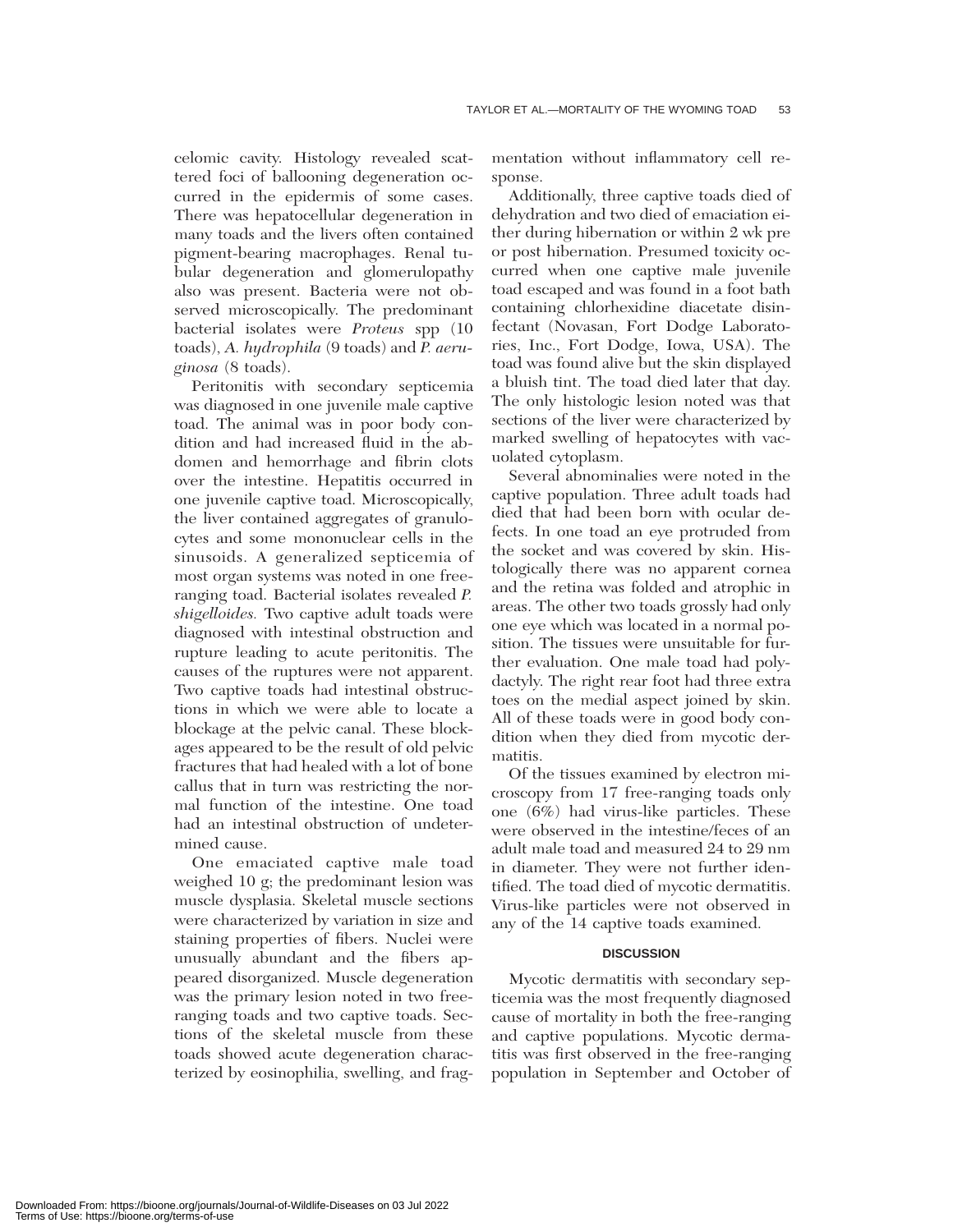1990 and it occurred again the following fall. In 1991, *B. ranarum* was identified histologically and by culture as the predominant pathogen causing skin lesions. This condition appeared to be 100% fatal once clinical signs were observed. The skin lesions may have provided an avenue for secondary bacterial invasion.

*Basidiobolus ranarum,* a saprophytic fungus, is a member of the family Entrophthoraceae (Coremans-Pelseneer, 1973). It was first isolated from healthy amphibian intestines by Eidam in 1886 (Hutchinson and Nickerson, 1970). The only description of *B. ranarum* causing disease in amphibians as a primary pathogen was in a captive colony of dwarf African clawed frogs (*Hymenochirus curtipes*) (Groff et al., 1991). This outbreak of mycotic dermatitis resulted in a morbidity and mortality rate of almost 100%. The clinical course of the disease appeared to be similar to that which occurred in Wyoming toads. *Basidiobolus* sp. is known to have chitinolytic activity (Gugnani and Okafor, 1980). This may explain why it has an affinity for insect cuticle and has been recovered frequently from insects. Thus, the toad's food base may actually be a source of infection.

Wyoming toads with mycotic dermatitis were treated with various pharmaceutical regimes. In 1994, we began using itraconazole (Janssen Pharmaceutica, Titusville, New Jersey, USA) with success, administered orally at a rate of 1 micro bead from a 100 mg capsule for 9 days. Treatment was started at the first sign of ventral skin or toe hyperemia. During the course of treatment some toads displayed dorsal skin darkening, abdominal edema, and a hunched posture. However, within 48 hr of treatment completion the toads appeared to have returned to normal. Due to the small size and endangered status of this species, no attempt was made to determine blood or tissue levels of the itraconazole. From 1994 on, toads were treated at the first detectable sign of hyperemia. We were unable to confirm with diagnostic evaluation that all treated toads had mycotic dermatitis.

Ninety percent of free-ranging and 77% of captive toad carcasses were submitted during the months of September and October. Causes of mortality were more readily defined in the captive populations because carcasses were usually in fresher postmortem condition. From 1993 to 1996 the captive population mortality trends changed and mortality occurred without a seasonal pattern. This trend coincided with changes in the hibernation protocols that no longer mimicked natural cycles. Some facilities did not hibernate all toads and some elected to hibernate toads for periods as short as 4 wk. There is some evidence to support seasonal variation in the immune system of amphibians (Zapata et al., 1992). In frogs, maximal development of the thymus occurs in the summer with marked regression as winter approaches. Even when they were maintained in an active state in a thermoregulated environment and not hibernated, the thymi regressed. Toads have lower humoral responses to heterologous erythrocytes in the summer and autumn as compared to the spring and summer (Zapata et al., 1992). Thus, an increased mortality in the fall may have occurred due to this seasonal variation in the toad's immune system.

Of the other fungal species identified from the Wyoming toads, several have been reported to be pathogenic to amphibians. However, most fungal infections are believed to occur opportunistically in amphibians, as they do in other species. *Geotrichum* sp. has infected *Bufo granulosus* and *Trichosporon* sp. has caused white piedra in *B. granulosus* and *Bufo marinus* (Mok et al., 1982). *Cladosporium* sp. has caused one case of mycotic dermatitis in a *B. marinus* (Bube et al., 1992). *Mucor* sp., *Aspergillus* spp., *Penicillium* sp., and *Fusarium* sp. are frequently considered nonpathogenic contaminants in fungal cultures (Rippon, 1982; Koneman and Roberts, 1985). The species of *Mucor* we isolated could not be identified (Taylor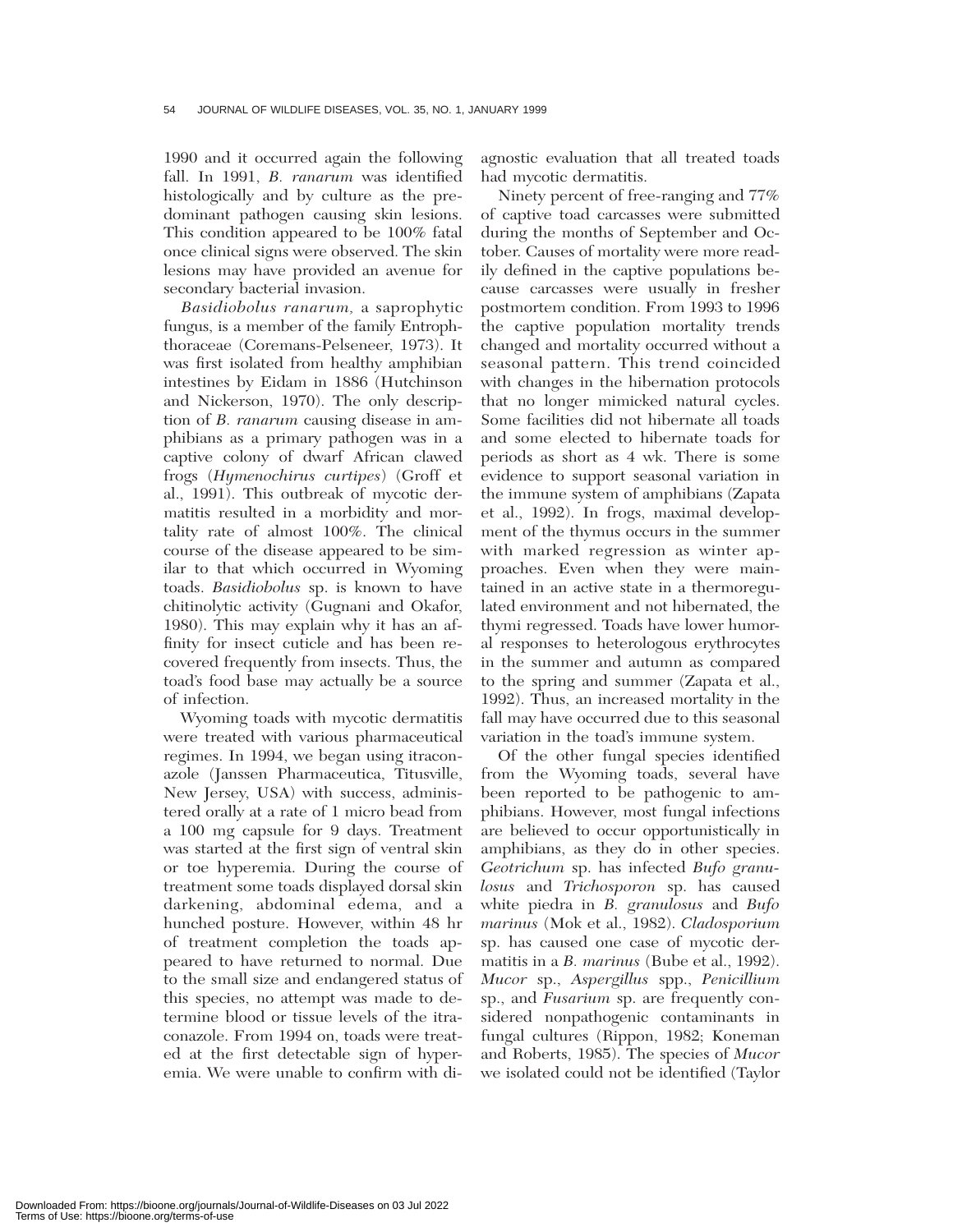et al., 1999b). This isolate was morphologically different then the *Mucor amphibiorum,* reported to cause systemic infection in cane toads (*B. marinus*) (Speare et al., 1997). The significance of *Blastomyces* sp. in amphibians is unknown.

Normal bacterial flora has not been characterized for most amphibian species, and therefore it has been difficult to assess which bacteria may be pathogenic. In toads that died of mycotic dermatitis with secondary septicemia the most common bacteria isolated was *A. hydrophila* followed by *Pseudomonas* spp. *Aeromonas* spp. have frequently been reported to cause "red leg" in captive amphibians (Gibbs, 1963; Fowler, 1986; Nyman, 1986). Reports of naturally occurring ''red leg'' epizootics occurring in free-ranging populations are rare. In 1948 a mortality event was reported to occur in *Bufo americanus* in West Virginia (USA) (Dusli, 1948). Within 48 hr of onset the majority of the population estimated at 300 individuals was dead. The causative organism *A. hydrophila* was isolated from heart blood. *Aeromonas* spp. are common in aquatic environments (Hazen et al., 1978; Palumbo, 1993). In experimental studies to determine the pathogenicity of *A. hydrophila* in *Rana pipiens,* extremely high numbers of bacteria  $(1.5 \times 10^9)$  injected intraperintoneally were required to induce mortality (Rigney et al., 1978). This information supports the findings of a survey for *A. hydrophila* in free-ranging *R. pipiens* conducted in Minnesota (USA) (Hird et al., 1981). The bacteria was isolated from 94 (32%) of 294 clinically healthy animals thus demonstrating that it is not always pathogenic.

Of the other species of bacteria isolated from the Wyoming toad several are known to be pathogenic to amphibians. *Pseudomonas* spp. has been experimentally shown to induce mortality at suboptimal environmental conditions in *R. pipiens* (Brodkin et al., 1992). In addition, splenic mass was higher in the *Pseudomonas* spp. group than in the saline controls. *Staphylococcus*

sp. and *Citrobacter* sp. have also been associated with ''red leg'' in *R. pipiens,* however, *A. hydrophila* has always been present in combination with these other bacteria (Gibbs, 1963). *Flavobacterium* sp. has been reported to cause septicemia with subcutaneous edema in *R. pipiens* (Olson et al., 1992). *Salmonella* sp. has been reported in amphibians located in third world countries (Anver and Pond, 1984). The isolation of this bacteria is thought to reflect sewage contamination of their ponds. *Acinetobacter* sp., *Pleisomonas* sp., *Bacillus* sp., *Enterobacter* sp., *Escherichia* sp., *Klebsiella* sp., *Proteus* spp., *Serratia* sp., *Staphylococcus,* spp. and *Streptococcus* sp. have all been isolated from the intestine of *Rana catesbeiana* (Carr et al., 1976). However, the role of these bacteria in amphibian disease is not clear.

Muscle lesions occurred in a few toads. This could indicate a handling or substrate problem with muscle exertion, a dietary deficiency such as vitamin or mineral (vitamin E, or selenium) exists, or possibly, a developmental defect.

Three adult Wyoming toads were noted to have congenital ocular defects. Few diseases affecting the amphibian eye have been reported and none were found describing developmental ocular defects. However, ocular congenital abnormalities such as microphthalmia, anophthalmia, and cyclopia have been reported in many species of mammals and reptiles and the cause has usually been undetermined (Jones and Hunt, 1983; Millichamp, 1990).

In terms of health of the population, it is interesting that Wyoming toads, whether free-ranging or captive, appear to be highly susceptible to infection from a fungus that is common in their environment. Research is needed in evaluating potential predisposing factors that might cause immunosuppression and increased disease susceptibility in this species. This effort should focus on studying factors that have changed in the toad's environment and that it will face upon reintroduction to the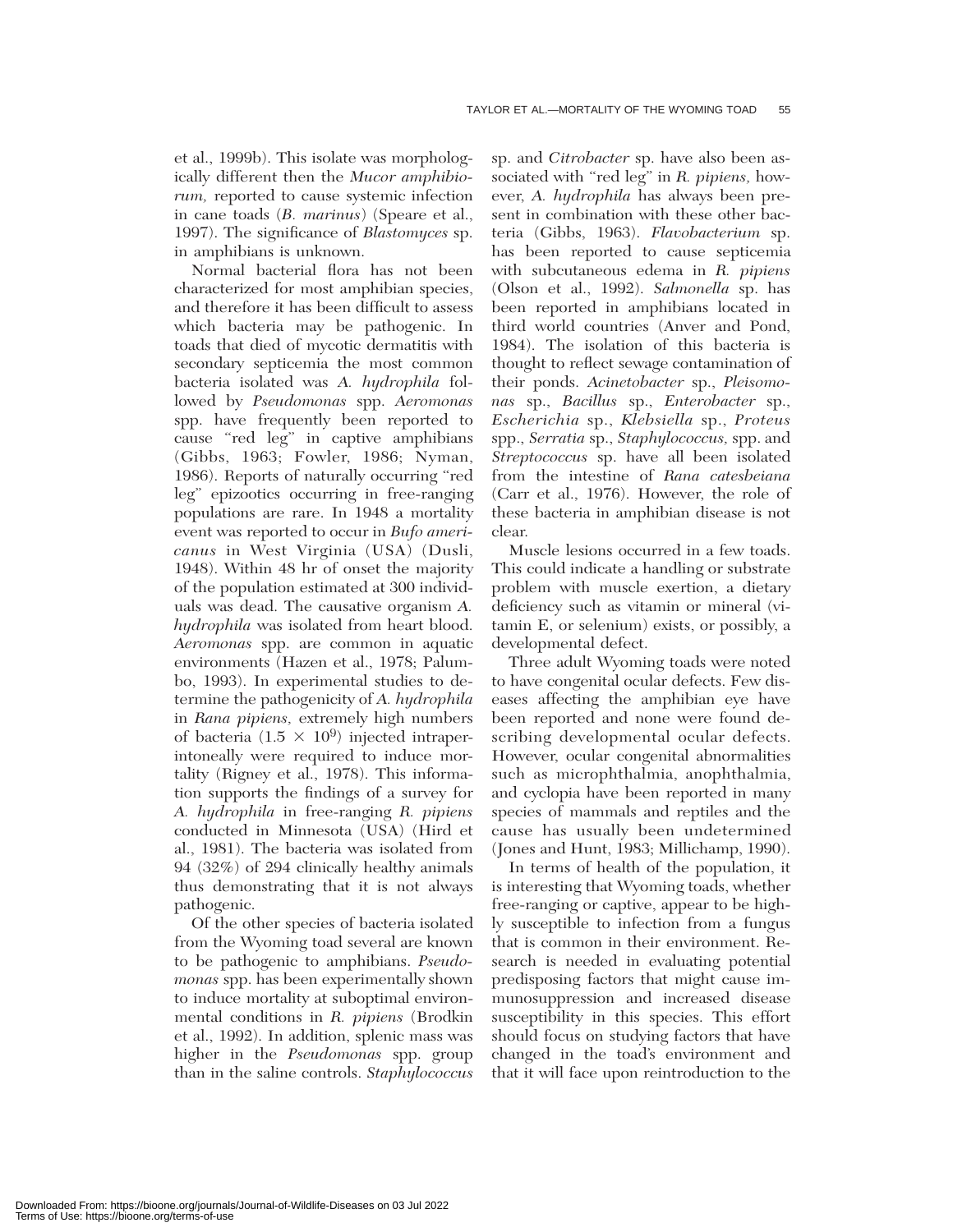wild, such as the evaluation of the effects of pesticide application on the toad's disease susceptibility.

## **ACKNOWLEDGMENTS**

We thank A. Boerger-Fields, V. Welch, C. Lynn, C. Hearne, H. Edwards, M. Bock and S. Pistono for technical expertise. A. C. Pier is thanked for identifying the original *B. ranarum* isolates and teaching the primary author fungal identification. We also thank the personnel at the cooperating institutions involved in the Wyoming toad recovery efforts including Sybille Wildlife Research and Conservation Education Unit, Cheyenne Mountain Zoo, Henry Doorly Zoo, Toledo Zoo, and Houston Zoo. This research was supported by the United States Fish & Wildlife Service, the Wyoming Game and Fish Department, and the Department of Veterinary Science, University of Wyoming.

## **LITERATURE CITED**

- ANVER, M. R., AND C. L. POND. 1984. Biology and diseases of amphibians. *In* Laboratory animal medicine. Academic Press, Orlando, Florida, pp. 427–447.
- BAXTER, G. T., M. R. STROMBERG, AND S. K. DOOD, JR. 1982. The status of the Wyoming toad (*Bufo hemiophrys baxteri*). Environmental Conservation 9: 348.
- BEISWENGER, R. E. 1988. Integrating anuran amphibian species into environmental assessment programs. *In* Proceedings of the symposium on management of amphibians, reptiles, and small mammals in North America. United States Department of Agriculture, Forest Service, Flagstaff, Arizona, pp. 159–165.
- BISHOP, C. A., AND K. E. PETTIT. 1992. Declines in Canadian amphibian populations: Designing a national monitoring strategy. Occasional paper number 76, Canadian Wildlife Service, Ontario, Canada, 1169 pp.
- BLAUSTEIN, A. R., P. D. HOFFMAN, D. G. HOKIT, J. M. KIESECKER, S. C. WALLS, AND J. B. HAYES. 1994. UV repair and resistance to solar UV-B in amphibian eggs: A link to population declines? Proceedings of National Academy of Sciences, USA 91: 1791–1795.
- BRODKIN, M. A., M. P. SIMON, A. M. DESANTIS, AND K. J. BOYER. 1992. Responses of *Rana pipiens* to graded doses of the bacterium *Pseudomonas aeruginosa.* Journal of Herpetology 26: 490–495.
- BUBE, A., E. BURKHARD, AND R. WEIB. 1992. Spontaneous chromomycosis in the marine toad (*Bufo marinus*). Journal of Comparative Pathology 106: 73–77.
- CAREY, C. 1993. Hypothesis concerning the causes of the disappearance of boreal toads from the

mountains of Colorado. Conservation Biology 7: 355–362.

- CARR, A. H., R. L. AMBORSKI, D. D. CULLEY, AND G. F. AMORSKI. 1976. Aerobic bacteria in the intestinal tract of bullfrogs (*Rana catesbeiana*) maintained at low temperatures. Herpetologica 32: 239–244.
- CHANDLER, F. W., W. KAPLAN, AND L. AJELLO. 1980. A colour atlas and textbook of the histopathology of mycotic disease. Wolfe Medical Publications Ldt., Weert, Netherlands, 333 pp.
- COREMANS-PELSENEER, J. 1973. Isolation of *Basidiobolus* from natural sources. Mycopathologia et Mycologia Applicata 49: 173–176.
- DUSLI, J. L. 1948. The natural occurrence of ''redleg'' *Pseudomonas hydrophila,* in a population of American toads, *Bufo americanus.* Ohio Journal of Science 49: 70–71.
- FOWLER, M. E. 1986. Amphibians. *In* Zoo and wildlife medicine, 2nd ed., M. E. Fowler (ed.). W. B. Saunders Company, Philadelphia, Pennsylvania, pp. 99–106.
- GIBBS, E. L. 1963. An effective treatment for red-leg disease in *Rana pipiens.* Laboratory Animal Care 13: 781–783.
- GROFF, J. M., A. MUGHANNAM, T. S. MCDOWELL, A. WONG, M. J. DYSKSTRA, F. L. FRYE, AND R. P. HEDRICK. 1991. An epizootic of cutaneous zygomycosis in cultured dwarf African clawed frogs (*Hymenochirus curtipes*) due to *Basidiobolus ranarum.* Journal of Medical and Veterinary Mycology 29: 215–223.
- GUGNANI, H. C., AND J. I. OKAFOR. 1980. Mycotic flora of the intestine and other internal organs of certain reptiles and amphibians with special reference to characterization of *Basidiobolus* isolates. Mykosen 23: 260–268.
- HAZEN, T. C., C. B. FLIERMANS, R. P. HIRSCH, AND G. W. ESCH. 1978. Prevalence and distribution of *Aeromonas hydrophila* in the United States. Applied and Environmental Microbiology 36: 731–738.
- HIRD, D. W., S. L. DIESCH, R. G. MCKINNELL, E. GORHAM, F. B. MARTIN, S. W. KURTZ, AND C. DUBROVOLNY. 1981. *Aeromonas hydrophila* in wild-caught frogs and tadpoles (*Rana pipiens*) in Minnesota. Laboratory Animal Science 31: 166– 169.
- HUTCHINSON, J. A., AND M. A. NICKERSON. 1970. Comments on the distribution of *Basidiobolus ranarum.* Mycologia 60: 585–587.
- JONES, T. C., AND R. D. HUNT. 1983. Veterinary pathology, 5th ed. Lea & Febiger, Philadelphia, Pennsylvania, 1972 pp.
- KONEMAN, E. W., AND G. D. ROBERTS. 1985. Practical laboratory mycology, 3rd Edition. Williams & Williams Publishing, Baltimore, Maryland, 211 pp.
- LEWIS, D. L., G. T. BAXTER, K. M. JOHNSON, AND M. D. STONE. 1985. Possible extinction of the